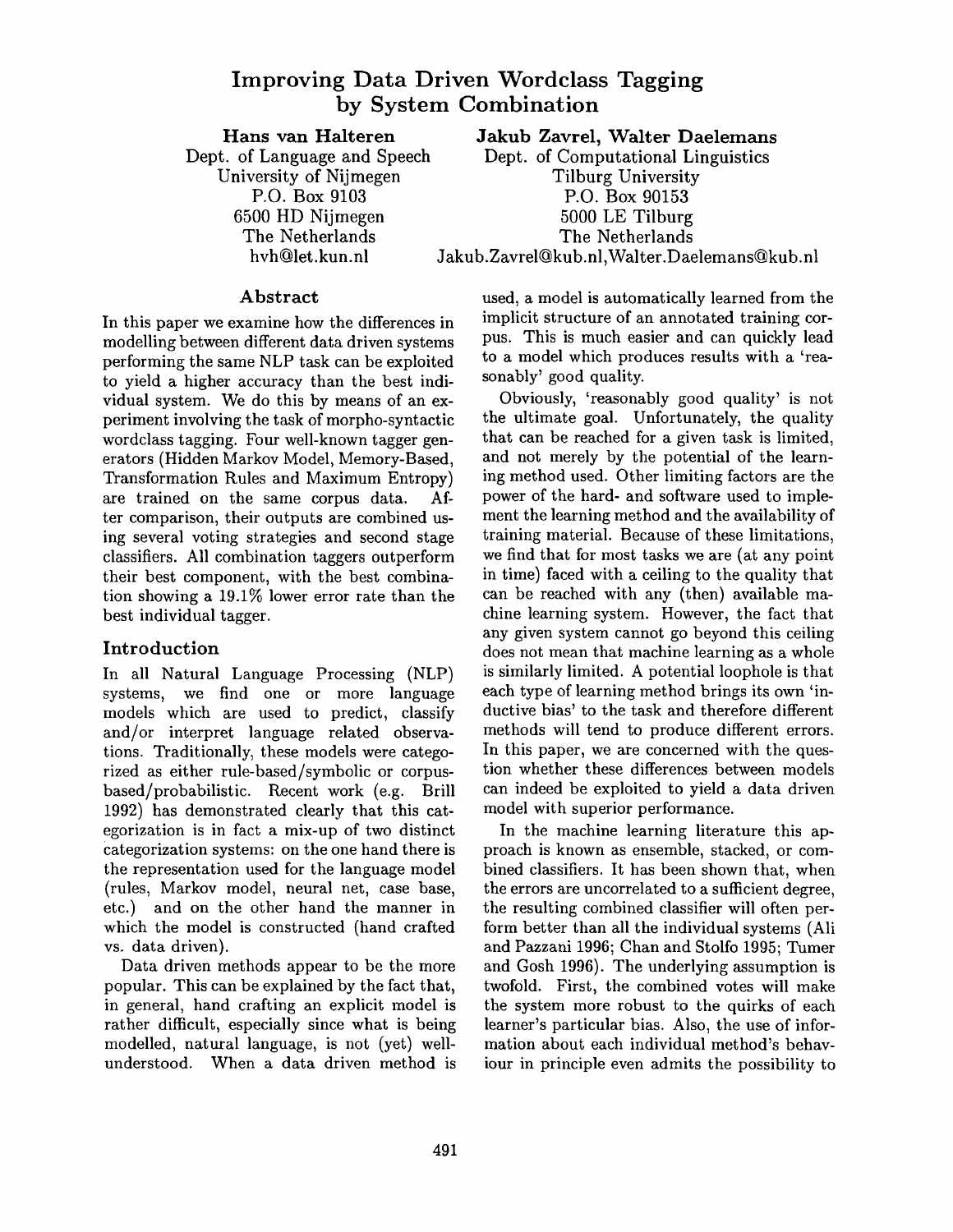fix collective errors.

We will execute our investigation by means of an experiment. The NLP task used in the experiment is morpho-syntactic wordclass tagging. The reasons for this choice are several. First of all, tagging is a widely researched and well-understood task (cf. van Halteren (ed.) 1998). Second, current performance levels on this task still leave room for improvement: 'state of the art' performance for data driven automatic wordclass taggers (tagging English text with single tags from a low detail tagset) is 96- 97% correctly tagged words. Finally, a number of rather different methods are available that generate a fully functional tagging system from annotated text.

#### 1 Component taggers

In 1992, van Halteren combined a number of taggers by way of a straightforward majority vote (cf. van Halteren 1996). Since the component taggers all used n-gram statistics to model context probabilities and the knowledge representation was hence fundamentally the same in each component, the results were limited. Now there are more varied systems available, a variety which we hope will lead to better combination effects. For this experiment we have selected four systems, primarily on the basis of availability. Each of these uses different features of the text to be tagged, and each has a completely different representation of the language model.

The first and oldest system uses a traditional trigram model (Steetskamp 1995; henceforth tagger T, for Trigrams), based on context statistics  $P(t_i|t_{i-1}, t_{i-2})$  and lexical statistics  $P(t_i|w_i)$  directly estimated from relative corpus frequencies. The Viterbi algorithm is used to determine the most probable tag sequence. Since this model has no facilities for handling unknown words, a Memory-Based system (see below) is used to propose distributions of potential tags for words not in the lexicon.

The second system is the Transformation Based Learning system as described by Brill  $(1994<sup>1</sup>)$ ; henceforth tagger R, for Rules). This system starts with a basic corpus annotation (each word is tagged with its most likely tag) and then searches through a space of transformation rules in order to reduce the discrepancy between its current annotation and the correct one (in our case 528 rules were learned). During tagging these rules are applied in sequence to new text. Of all the four systems, this one has access to the most information: contextual information (the words and tags in a window spanning three positions before and after the focus word) as well as lexical information (the existence of words formed by suffix/prefix addition/deletion). However, the actual use of this information is severely limited in that the individual information items can only be combined according to the patterns laid down in the rule templates.

The third system uses Memory-Based Learning as described by Daelemans *et al.* (1996; henceforth tagger M, for Memory). During the training phase, cases containing information about the word, the context and the correct tag are stored in memory. During tagging, the case most similar to that of the focus word is retrieved from the memory, which is indexed on the basis of the Information Gain of each feature, and the accompanying tag is selected. The system used here has access to information about the focus word and the two positions before and after, at least for known words. For unknown words, the single position before and after, three suffix letters, and information about capitalization and presence of a hyphen or a digit are used.

The fourth and final system is the MXPOST system as described by Ratnaparkhi  $(1996^2;$ henceforth tagger E, for Entropy). It uses a number of word and context features rather similar to system M, and trains a Maximum Entropy model that assigns a weighting parameter to each feature-value and combination of features that is relevant to the estimation of the probability *P(tag[features).* A beam search is then used to find the highest probability tag sequence. Both this system and Brill's system are used with the default settings that are suggested in their documentation.

 $1$ Brill's system is available as a collec-<br>n of C programs and Perl scripts at tion of C programs and Perl scripts at ftp ://ftp. cs. j hu. edu/pub/brill/Programs/ RULE\_BASED\_TAGGER\_V. I. 14. tar. Z

 ${}^{2}$ Ratnaparkhi's Java implementation of this system is available at ftp://ftp.cis.upenn.edu/ pub/adwait/jmx/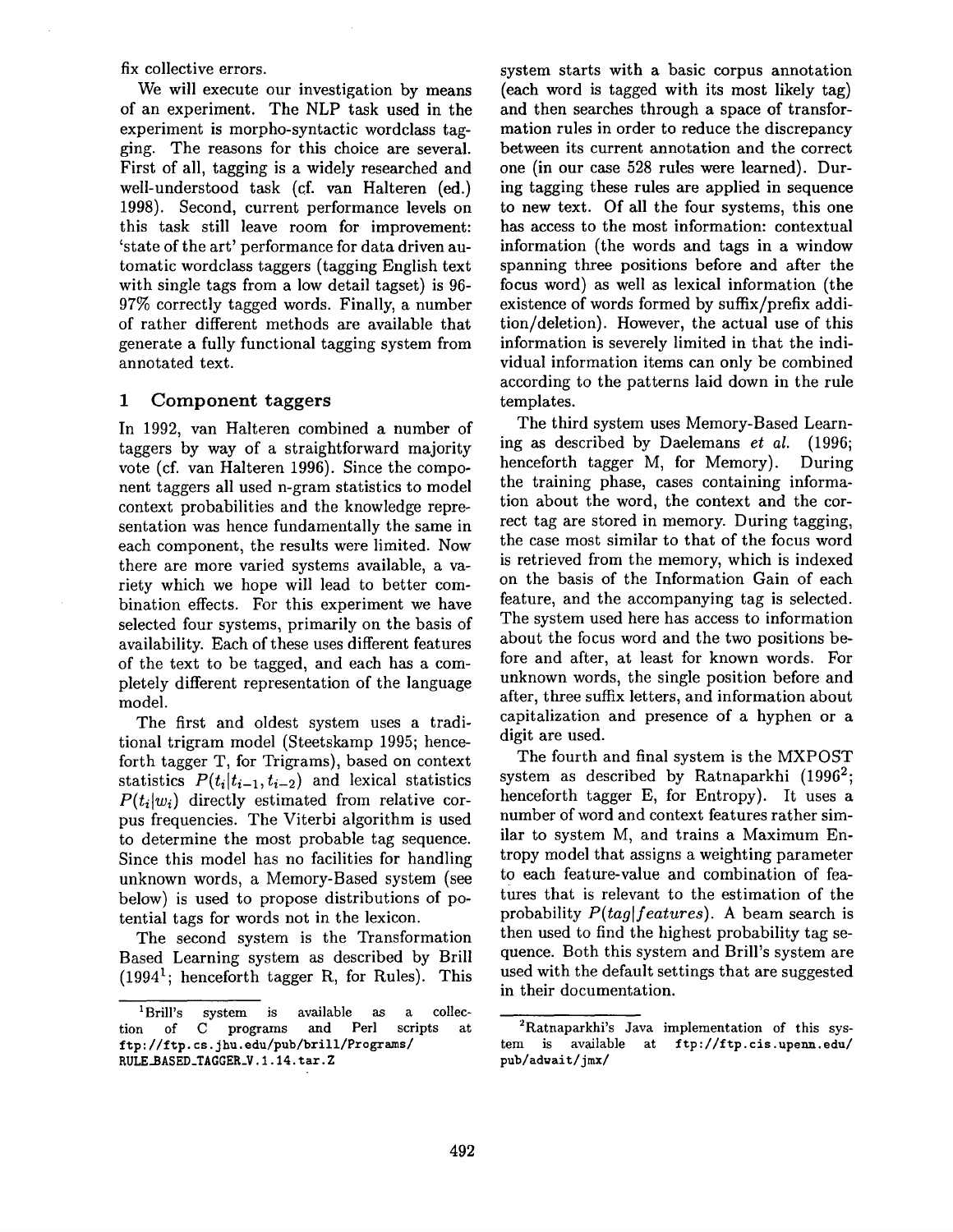# 2 The data

The data we use for our experiment consists of the tagged LOB corpus (Johansson 1986). The corpus comprises about one million words, divided over 500 samples of 2000 words from 15 text types. Its tagging, which was manually checked and corrected, is generally accepted to be quite accurate. Here we use a slight adaptation of the tagset. The changes are mainly cosmetic, e.g. non-alphabetic characters such as "\$" in tag names have been replaced. However, there has also been some retokenization: genitive markers have been split off and the negative marker "n't" has been reattached. An example sentence tagged with the resulting tagset is:

| The           | ATI        | singular or plural |
|---------------|------------|--------------------|
|               |            | article            |
| Lord          | <b>NPT</b> | singular titular   |
|               |            | noun               |
| Major         | NPT        | singular titular   |
|               |            | noun               |
| extended      | VBD        | past tense of verb |
| an            | AT         | singular article   |
| invitation    | NN         | singular common    |
|               |            | noun               |
| to            | ĪΝ         | preposition        |
| all           | <b>ABN</b> | pre-quantifier     |
| the           | <b>ATI</b> | singular or plural |
|               |            | article            |
| parliamentary | IJ         | adjective          |
| candidates    | <b>NNS</b> | plural common      |
|               |            | noun               |
|               | SPER.      | period             |

The tagset consists of 170 different tags (including ditto tags<sup>3</sup>) and has an average ambiguity of 2.69 tags per wordform. The difficulty of the tagging task can be judged by the two baseline measurements in Table 2 below, representing a completely random choice from the potential tags for each token (Random) and selection of the lexically most likely tag (LexProb).

For our experiment, we divide the corpus into three parts. The first part, called Train, consists of 80% of the data (931062 tokens), constructed by taking the first eight utterances of every ten. This part is used to train the individual taggers. The second part, Tune, consists of 10% of the data (every ninth utterance, 114479 tokens) and is used to select the best tagger parameters where applicable and to develop the combination methods. The third and final part, Test, consists of the remaining  $10\%$  (115101 tokens) and is used for the final performance measurements of all taggers. Both Tune and Test contain around 2.5% new tokens (wrt Train) and a further 0.2% known tokens with new tags.

The data in Train (for individual taggers) and Tune (for combination taggers) is to be the only information used in tagger construction: all components of all taggers (lexicon, context statistics, etc.) are to be entirely data driven and no manual adjustments are to be done. The data in Test is never to be inspected in detail but only used as a benchmark tagging for quality measurement. 4

# **3 Potential for** improvement

In order to see whether combination of the component taggers is likely to lead to improvements of tagging quality, we first examine the results of the individual taggers when applied to Tune. As far as we know this is also one of the first rigorous measurements of the relative quality of different tagger generators, using a single tagset and dataset and identical circumstances.

The quality of the individual taggers (cf. Table 2 below) certainly still leaves room for improvement, although tagger E surprises us with an accuracy well above any results reported so far and makes us less confident about the gain to be accomplished with combination.

However, that there is room for improvement is not enough. As explained above, for combination to lead to improvement, the component taggers must differ in the errors that they make. That this is indeed the case can be seen in Table 1. It shows that for 99.22% of Tune, at least one tagger selects the correct tag. However, it is unlikely that we will be able to identify this

<sup>3</sup>Ditto tags are used for the components of multitoken units, e.g. if "as well as" is taken to be a coordination conjunction, it is tagged "as\_CC-1 well\_CC-2 as\_CC-3", using three related but different ditto tags.

<sup>4</sup>This implies that it is impossible to note if errors counted against a tagger are in fact errors in the benchmark tagging. We accept that we are measuring quality in relation to a specific tagging rather than the linguistic truth (if such exists) and can only hope the tagged LOB corpus lives up to its reputation.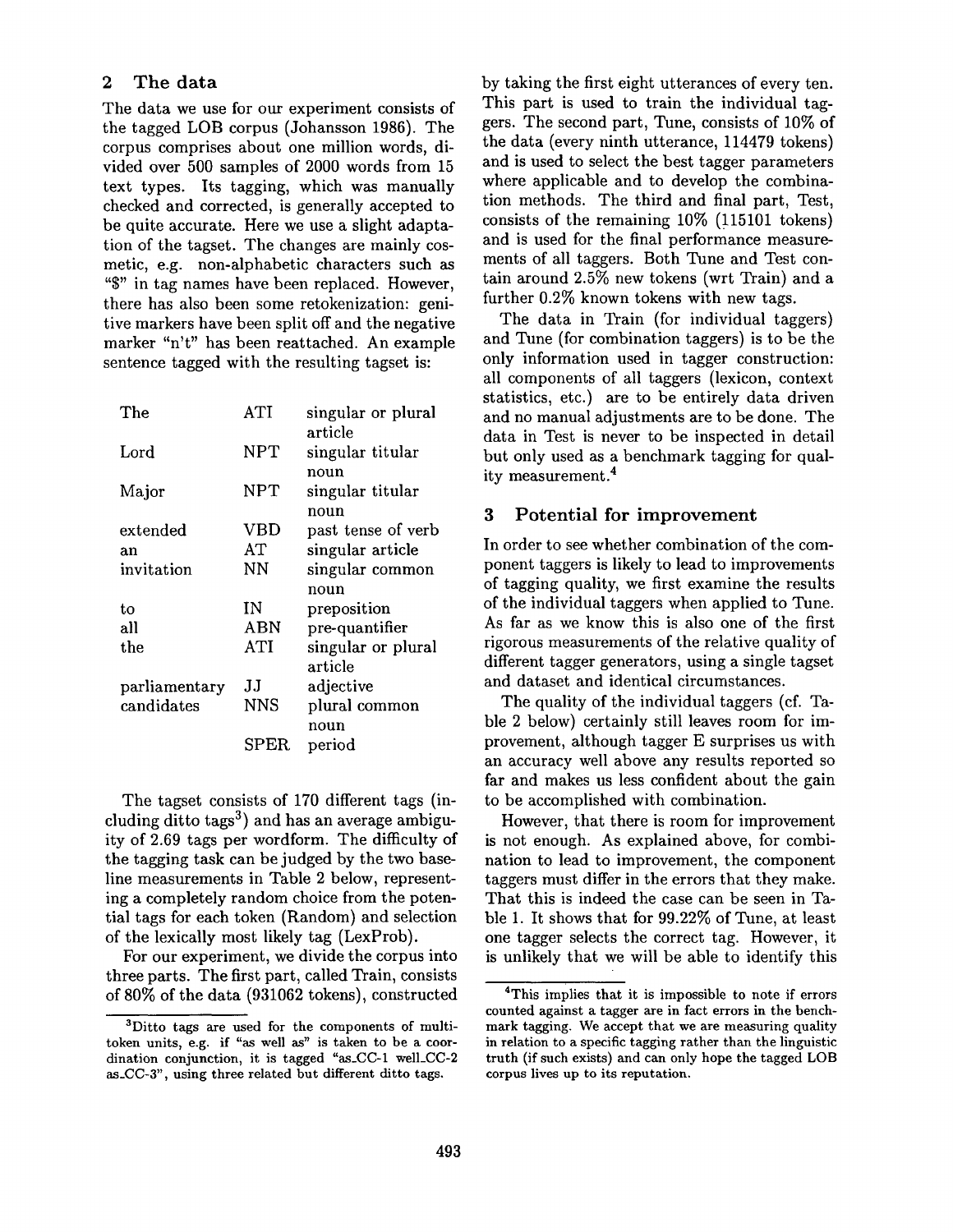| <b>All Taggers Correct</b>     | 92.49 |
|--------------------------------|-------|
| Majority Correct $(3-1,2-1-1)$ | 4.34  |
| Correct Present, No Majority   | 1.37  |
| $(2-2,1-1-1-1)$                |       |
| Minority Correct (1-3,1-2-1)   | 1.01  |
| All Taggers Wrong              | 0.78  |

Table 1: Tagger agreement on Tune. The patterns between the brackets give the distribution of correct/incorrect tags over the systems.

tag in each case. We should rather aim for optimal selection in those cases where the correct tag is not outvoted, which would ideally lead to correct tagging of 98.21% of the words (in Tune).

## 4 Simple Voting

There are many ways in which the results of the component taggers can be combined, selecting a single tag from the set proposed by these taggers. In this and the following sections we examine a number of them. The accuracy measurements for all of them are listed in Table 2.<sup>5</sup> The most straightforward selection method is an n-way vote. Each tagger is allowed to vote for the tag of its choice and the tag with the highest number of votes is selected.<sup>6</sup>

The question is how large a vote we allow each tagger. The most democratic option is to give each tagger one vote (Majority). However, it appears more useful to give more weight to taggers which have proved their quality. This can be general quality, e.g. each tagger votes its overall precision (TotPrecision), or quality in relation to the current situation, e.g. each tagger votes its precision on the suggested tag (Tag-Precision). The information about each tagger's quality is derived from an inspection of its results on Tune.

|                      | Tune  | Test  |
|----------------------|-------|-------|
| <b>Baseline</b>      |       |       |
| Random               | 73.68 | 73.74 |
| LexProb              | 92.05 | 92.27 |
| <b>Single Tagger</b> |       |       |
| т                    | 95.94 | 96.08 |
| R                    | 96.34 | 96.46 |
| M                    | 96.76 | 96.95 |
| E                    | 97.34 | 97.43 |
| <b>Simple Voting</b> |       |       |
| Majority             | 97.53 | 97.63 |
| TotPrecision         | 97.72 | 97.80 |
| TagPrecision         | 97.55 | 97.68 |
| Precision-Recall     | 97.73 | 97.84 |
| Pairwise Voting      |       |       |
| TagPair              | 97.99 | 97.92 |
| Memory-Based         |       |       |
| Tags                 | 98.31 | 97.87 |
| Tags+Word            | 99.21 | 97.82 |
| Tags+Context         | 99.46 | 97.69 |
| Decision trees       |       |       |
| Tags                 | 98.08 | 97.78 |
| Tags+Word            |       |       |
| $Tags+Context$       | 98.67 | 97.63 |

Table 2: Accuracy of individual taggers and combination methods.

But we have even more information on how well the taggers perform. We not only know whether we should believe what they propose (precision) but also know how often they fail to recognize the correct tag (recall). This information can be used by forcing each tagger also **to**  add to the vote for tags suggested by the opposition, by an amount equal to 1 minus the recall on the opposing tag (Precision-Recall).

As it turns out, all voting systems outperform the best single tagger,  $E^7$ . Also, the best voting system is the one in which the most specific information is used, Precision-Recall. However, specific information is not always superior, for TotPrecision scores higher than TagPrecision. This might be explained by the fact that recall information is missing (for overall performance this does not matter, since recall is equal to precision).

<sup>5</sup>For any tag X, *precision* measures which percentage of the tokens tagged X by the tagger are also tagged X in **the** benchmark and *recall* measures which percentage of **the** tokens tagged X in the benchmark are also tagged X by the tagger. When abstracting away from individual tags, precision and recall are equal and measure **how**  many tokens are tagged correctly; in this case we also use the more generic term *accuracy.* 

<sup>&</sup>lt;sup>6</sup>In our experiment, a random selection from among the winning tags is made whenever there is a tie.

<sup>7</sup>Even the worst combinator, Majority, is significantly better than E: using McNemar's chi-square, p=0.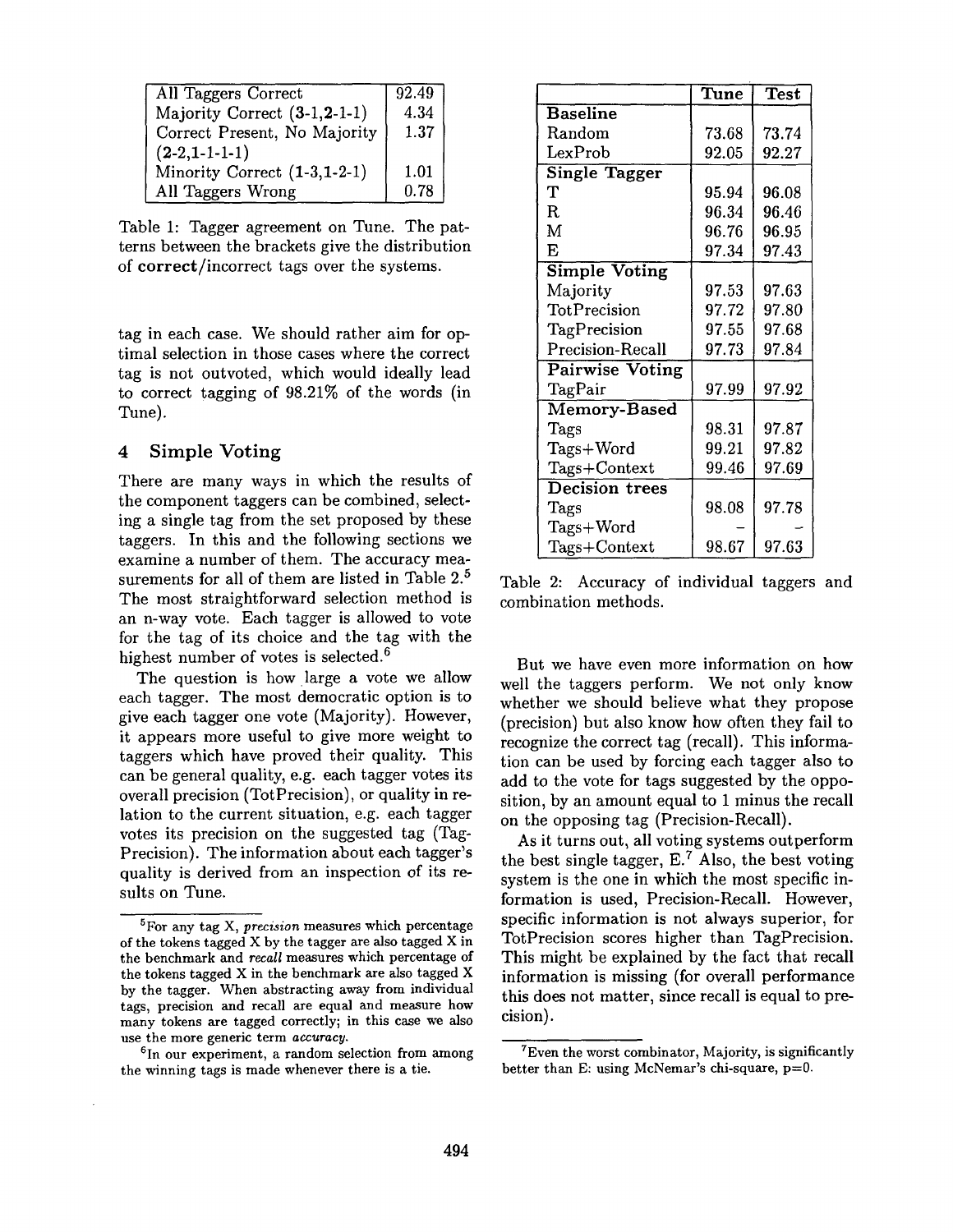## **5 Pairwise Voting**

So far, we have only used information on the performance of individual taggers. A next step is to examine them in pairs. We can investigate all situations where one tagger suggests  $T_1$  and the other  $T_2$  and estimate the probability that in this situation the tag should actually be  $T_x$ , e.g. if E suggests DT and T suggests CS (which can happen if the token is "that") the probabilities for the appropriate tag are:

| CS.        | subordinating conjunction | 0.3276 |
|------------|---------------------------|--------|
| DT         | determiner                | 0.6207 |
| QL         | quantifier                | 0.0172 |
| <b>WPR</b> | wh-pronoun                | 0.0345 |

When combining the taggers, every tagger pair is taken in turn and allowed to vote (with the probability described above) for each possible tag, i.e. not just the ones suggested by the component taggers. If a tag pair  $T_1 - T_2$  has never been observed in Tune, we fall back on information on the individual taggers, viz. the probability of each tag  $T_x$  given that the tagger suggested tag  $T_i$ .

Note that with this method (and those in the next section) a tag suggested by a minority (or even none) of the taggers still has a chance to win. In principle, this could remove the restriction of gain only in 2-2 and 1-1-1-1 cases. In practice, the chance to beat a majority is very slight indeed and we should not get our hopes up too high that this should happen very often.

When used on Test, the pairwise voting strategy (TagPair) clearly outperforms the other voting strategies, $8$  but does not yet approach the level where all tying majority votes are handled correctly  $(98.31\%).$ 

#### 6 Stacked classifiers

From the measurements so far it appears that the use of more detailed information leads to a better accuracy improvement. It ought therefore to be advantageous to step away from the underlying mechanism of voting and to model the situations observed in Tune more closely. The practice of feeding the outputs of a number of classifiers as features for a next learner is usually called *stacking* (Wolpert 1992). The second stage can be provided with the first level outputs, and with additional information, e.g. about the original input pattern.

The first choice for this is to use a Memory-Based second level learner. In the basic version (Tags), each case consists of the tags suggested by the component taggers and the correct tag. In the more advanced versions we also add information about the word in question (Tags+Word) and the tags suggested by all taggers for the previous and the next position (Tags+Context). For the first two the similarity metric used during tagging is a straightforward overlap count; for the third we need to use an Information Gain weighting (Daelemans *ct al.*  1997).

Surprisingly, none of the Memory-Based based methods reaches the quality of TagPair.<sup>9</sup> The explanation for this can be found when we examine the differences within the Memory-Based general strategy: the more feature information is stored, the higher the accuracy on Tune, but the lower the accuracy on Test. This is most likely an overtraining effect: Tune is probably too small to collect case bases which can leverage the stacking effect convincingly, especially since only 7.51% of the second stage material shows disagreement between the featured tags.

To examine if the overtraining effects are specific to this particular second level classifier, we also used the C5.0 system, a commercial version of the well-known program C4.5 (Quinlan 1993) for the induction of decision trees, on the same training material.<sup>10</sup> Because C5.0 prunes the decision tree, the overfitting of training material (Tune) is less than with Memory-Based learning, but the results on Test are also worse. We conjecture that pruning is not beneficial when the interesting cases are very rare. To realise the benefits of stacking, either more data is needed or a second stage classifier that is better suited to this type of problem.

 ${}^{8}$ It is significantly better than the runner-up (Precision-Recall) with p=0.

<sup>9</sup>Tags (Memory-Based) scores significantly worse than TagPair  $(p=0.0274)$  and not significantly better than Precision-Recall (p=0.2766).

<sup>1°</sup>Tags+Word could not be handled by C5.0 due to the huge number of feature values.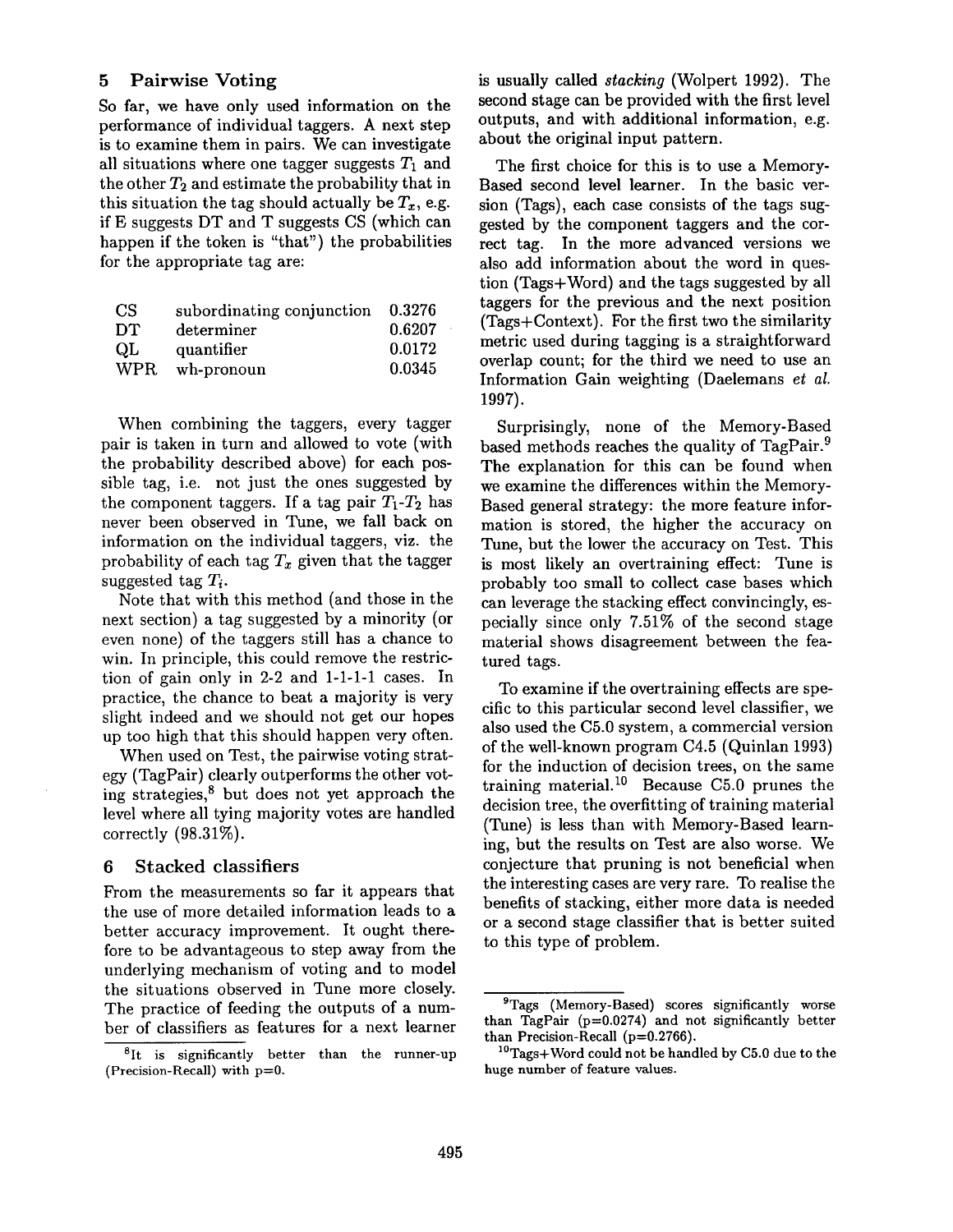|                      | Test  | Increase<br><b>VS</b> | %<br>Reduc-         |
|----------------------|-------|-----------------------|---------------------|
|                      |       | Component             | Error<br>tion       |
|                      |       | Average               | <b>Best</b><br>Rate |
|                      |       |                       | Component           |
| T                    | 96.08 |                       |                     |
| R.                   | 96.46 |                       |                     |
| M                    | 96.95 |                       |                     |
| MR.                  | 97.03 | $96.70 + 0.33$        | $2.6 \, (M)$        |
| RT                   | 97.11 | $96.27 + 0.84$        | 18.4 $(R)$          |
| MТ                   | 97.26 | $96.52 + 0.74$        | $10.2 \, (M)$       |
| F.                   | 97.43 |                       |                     |
| MRT                  | 97.52 | $96.50 + 1.02$        | $18.7 \; (M)$       |
| MЕ                   | 97.56 | 97.19+0.37            | $5.1 \; (E)$        |
| ER                   | 97.58 | $96.95 + 0.63$        | 5.8(E)              |
| ET                   | 97.60 | $96.76 + 0.84$        | 6.6 (E)             |
| MER                  | 97.75 | $96.95 + 0.80$        | 12.5 $(E)$          |
| $\operatorname{ERT}$ | 97.79 | $96.66 + 1.13$        | 14.0 (E)            |
| MET                  | 97.86 | 96.82+1.04            | 16.7 $(E)$          |
| MERT                 | 97.92 | $96.73 + 1.19$        | 19.1 (E)            |

Table 3: Correctness scores on Test for Pairwise Voting with all tagger combinations

## 7 The value of combination

The relation between the accuracy of combinations (using TagPair) and that of the individual taggers is shown in Table 3. The most important observation is that every combination (significantly) outperforms the combination of any strict subset of its components. Also of note is the improvement yielded by the best combination. The pairwise voting system, using all four individual taggers, scores 97.92% correct on Test, a 19.1% reduction in error rate over the best individual system, viz. the Maximum Entropy tagger (97.43%).

A major factor in the quality of the combination results is obviously the quality of the best component: all combinations with E score higher than those without E (although M, R and T together are able to beat E alone<sup>11</sup>). After that, the decisive factor appears to be the difference in language model: T is generally a better combiner than M and  $R<sub>1</sub><sup>12</sup>$  even though it has the lowest accuracy when operating alone.

A possible criticism of the proposed combi-

nation scheme is the fact that for the most successful combination schemes, one has to reserve a non-trivial portion (in the experiment 10% of the total material) of the annotated data to set the parameters for the combination. To see whether this is in fact a good way to spend the extra data, we also trained the two best individual systems (E and M, with exactly the same settings as in the first experiments) on a concatenation of Train and Tune, so that they had access to every piece of data that the combination had seen. It turns out that the increase in the individual taggers is quite limited when compared to combination. The more extensively trained E scored 97.51% correct on Test (3.1% error reduction) and M 97.07% (3.9% error reduction).

## Conclusion

Our experiment shows that, at least for the task at hand, combination of several different systems allows us to raise the performance ceiling for data driven systems. Obviously there is still room for a closer examination of the differences between the combination methods, e.g. the question whether Memory-Based combination would have performed better if we had provided more training data than just Tune, and of the remaining errors, e.g. the effects of inconsistency in the data (cf. Ratnaparkhi 1996 on such effects in the Penn Treebank corpus). Regardless of such closer investigation, we feel that our results are encouraging enough to extend our investigation of combination, starting with additional component taggers and selection strategies, and going on to shifts to other tagsets and/or languages. But the investigation need not be limited to wordclass tagging, for we expect that there are many other NLP tasks where combination could lead to worthwhile improvements.

#### Acknowledgements

Our thanks go to the creators of the tagger generators used here for making their systems available.

## References

All K.M. and Pazzani M.J. (1996) Error *Reduction through Learning Multiple Descriptions.*  Machine Learning, Vol. 24(3), pp. 173-202.

 $11$ By a margin at the edge of significance:  $p=0.0608$ .  $12$ Although not significantly better, e.g. the differences within the group ME/ER/ET are not significant.